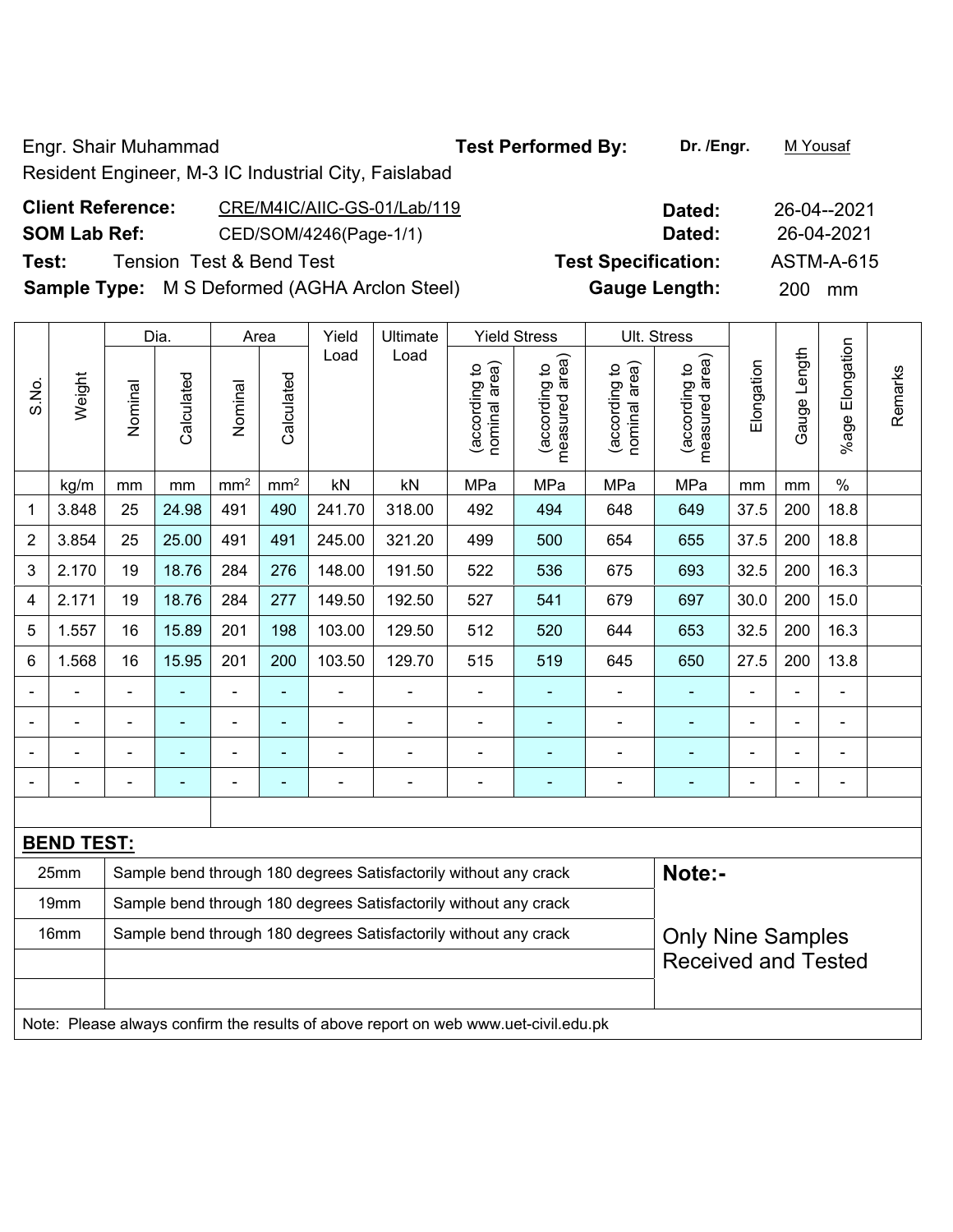Muhammad Khalid Zaman **Test Performed By: Dr. /Engr.** S Asad Ali Gillani

Resident Engineer, Engineering Consultancy Services Punjab (Pvt) Ltd. ahore

| <b>Client Reference:</b>         | ECSP/PAPA/CZ-LHR-08      | Dated:                     | 26-04-2021 |
|----------------------------------|--------------------------|----------------------------|------------|
| <b>SOM Lab Ref:</b>              | CED/SOM/4252 (Page-1/1)  | Dated:                     | 26-04-2021 |
| Test:                            | Tension Test & Bend Test | <b>Test Specification:</b> | ASTM-A-615 |
| <b>Sample Type:</b> Deformed Bar |                          | <b>Gauge Length:</b>       | 200 mm     |

|                          |                          |                | Dia.                     |                          | Area                     | Yield          | <b>Ultimate</b>                                                                     |                                | <b>Yield Stress</b>             |                                | <b>Ult. Stress</b>              |                |                |                          |         |
|--------------------------|--------------------------|----------------|--------------------------|--------------------------|--------------------------|----------------|-------------------------------------------------------------------------------------|--------------------------------|---------------------------------|--------------------------------|---------------------------------|----------------|----------------|--------------------------|---------|
| S.No.                    | Weight                   | Nominal        | Calculated               | Nominal                  | Calculated               | Load           | Load                                                                                | nominal area)<br>(according to | measured area)<br>(according to | (according to<br>nominal area) | measured area)<br>(according to | Elongation     | Gauge Length   | %age Elongation          | Remarks |
|                          | kg/m                     | mm             | mm                       | mm <sup>2</sup>          | mm <sup>2</sup>          | kN             | kN                                                                                  | MPa                            | MPa                             | MPa                            | MPa                             | mm             | mm             | $\%$                     |         |
| 1                        | 1.002                    | 12             | 12.77                    | 113                      | 128                      | 68.00          | 92.50                                                                               | 601                            | 532                             | 818                            | 723                             | 30.0           | 200            | 15.0                     |         |
| $\overline{2}$           | 1.000                    | 12             | 12.74                    | 113                      | 127                      | 68.00          | 92.00                                                                               | 601                            | 534                             | 813                            | 723                             | 30.0           | 200            | 15.0                     |         |
|                          |                          |                |                          | ÷,                       | ÷,                       | ÷              |                                                                                     |                                |                                 |                                | $\blacksquare$                  |                | L,             | ä,                       |         |
| ۰                        |                          | $\blacksquare$ | ۰                        | $\overline{\phantom{0}}$ |                          | $\blacksquare$ | $\blacksquare$                                                                      | $\blacksquare$                 | ۰                               | $\blacksquare$                 | ٠                               |                | $\blacksquare$ | $\overline{\phantom{0}}$ |         |
| $\blacksquare$           |                          | $\blacksquare$ | ۰                        | $\overline{\phantom{0}}$ | ٠                        | $\blacksquare$ | ٠                                                                                   |                                |                                 |                                | ۰                               |                | Ē,             | $\blacksquare$           |         |
| $\blacksquare$           | $\overline{\phantom{0}}$ | Ē,             | ۰                        | $\blacksquare$           | ٠                        | $\blacksquare$ | $\blacksquare$                                                                      | $\blacksquare$                 | ۰                               | $\blacksquare$                 | ۰                               | $\blacksquare$ | L,             | ÷                        |         |
| $\overline{\phantom{a}}$ | ۰                        | $\blacksquare$ | $\blacksquare$           | $\blacksquare$           | $\blacksquare$           | ÷              | $\blacksquare$                                                                      | $\blacksquare$                 | ä,                              | $\blacksquare$                 | ÷,                              | $\blacksquare$ | Ē,             | ÷                        |         |
| $\overline{\phantom{0}}$ | $\overline{\phantom{0}}$ | $\blacksquare$ | $\overline{\phantom{0}}$ | $\blacksquare$           | $\overline{\phantom{0}}$ | $\blacksquare$ | $\overline{a}$                                                                      | $\blacksquare$                 | ۰                               | $\blacksquare$                 | Ē.                              |                | $\blacksquare$ | $\blacksquare$           |         |
|                          |                          |                | $\blacksquare$           | $\blacksquare$           | $\blacksquare$           |                | $\blacksquare$                                                                      |                                |                                 |                                | ÷                               |                | Ē,             | $\blacksquare$           |         |
|                          |                          |                |                          | $\overline{\phantom{0}}$ | $\blacksquare$           |                | ٠                                                                                   |                                | ۰                               |                                | Ē.                              |                | $\blacksquare$ | $\overline{\phantom{0}}$ |         |
|                          |                          |                |                          |                          |                          |                |                                                                                     |                                |                                 |                                |                                 |                |                |                          |         |
|                          | <b>BEND TEST:</b>        |                |                          |                          |                          |                |                                                                                     |                                |                                 |                                |                                 |                |                |                          |         |
|                          | 12mm                     |                |                          |                          |                          |                | Sample bend through 180 degrees Satisfactorily without any crack                    |                                |                                 |                                | Note:-                          |                |                |                          |         |
|                          |                          |                |                          |                          |                          |                |                                                                                     |                                |                                 |                                |                                 |                |                |                          |         |
|                          |                          |                |                          |                          |                          |                |                                                                                     |                                |                                 |                                | <b>Only Three Samples</b>       |                |                |                          |         |
|                          |                          |                |                          |                          |                          |                |                                                                                     |                                |                                 |                                | <b>Received and Tested</b>      |                |                |                          |         |
|                          |                          |                |                          |                          |                          |                |                                                                                     |                                |                                 |                                |                                 |                |                |                          |         |
|                          |                          |                |                          |                          |                          |                | Note: Please always confirm the results of above report on web www.uet-civil.edu.pk |                                |                                 |                                |                                 |                |                |                          |         |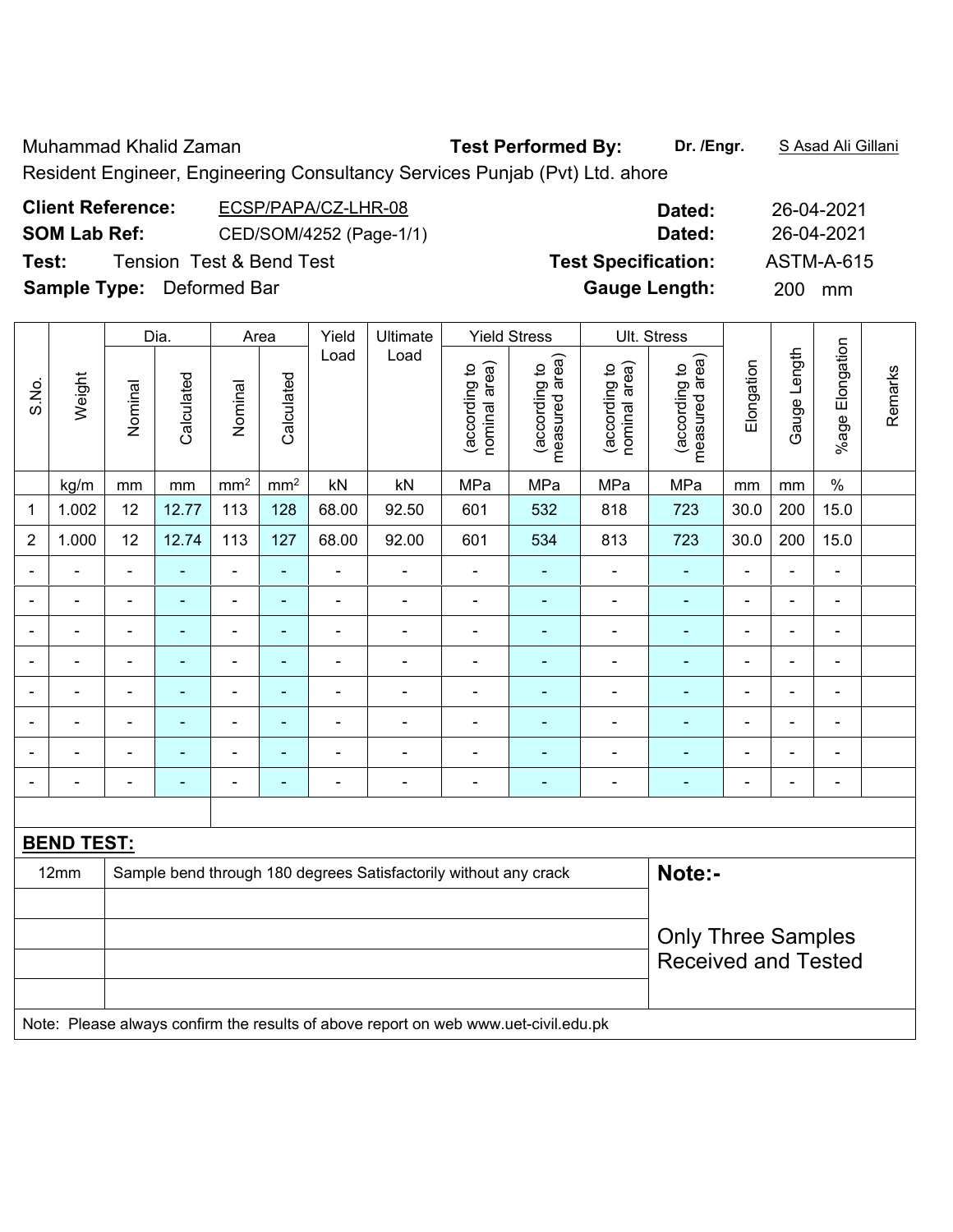Muhammad Iftikhar Talib **Test Performed By:** Dr. /Engr. S. Asad Ali Gillani Resident Engineer, Asif Ali & Associates (Pvt) Ltd. Lahore

### **Client Reference:** RE/AAA/SGRP/005

**Test:** Tension Test & Bend Test **Test Specification:** ASTM-A-615

**SOM Lab Ref: Dated:** 12-04-2021 **Dated:** 26-04-2021

**Gauge Length:** 8 inch **Sample Type:** Deformed Bar ( Mughal Steel) Dia. | Area | Yield | Ultimate | Yield Stress | Ult. Stress  $L$ ength Gauge Length Load Load measured area) measured area) g to<br>area) o<br>drea) ation **Elongation** nominal area) nominal area) o pale (according to (according to o<br>area (according to (according to

|                          |                   |                | Dia.       |                          | Area            | Yield          | Ultimate                                                         |                               | Yield Stress                    |                                | Ult. Stress                     |                |                |                       |         |
|--------------------------|-------------------|----------------|------------|--------------------------|-----------------|----------------|------------------------------------------------------------------|-------------------------------|---------------------------------|--------------------------------|---------------------------------|----------------|----------------|-----------------------|---------|
| S.No.                    | Weight            | Nominal        | Calculated | Nominal                  | Calculated      | Load           | Load                                                             | nominal area)<br>decording to | measured area)<br>(according to | nominal area)<br>(according to | measured area)<br>(according to | Elongation     | Gauge Length   | Elongation<br>$%$ age | Remarks |
|                          | lb/ft             | $\#$           | in         | in <sup>2</sup>          | in <sup>2</sup> | Tons           | Tons                                                             | psi                           | psi                             | psi                            | psi                             | in             | in             | $\%$                  |         |
| 1                        | 1.043             | 5              | 0.625      | 0.31                     | 0.307           | 10.88          | 13.78                                                            | 77380                         | 78140                           | 98050                          | 99010                           | 1.30           | 8.0            | 16.3                  |         |
| $\boldsymbol{2}$         | 1.027             | 5              | 0.620      | 0.31                     | 0.302           | 10.96          | 13.97                                                            | 77960                         | 80030                           | 99360                          | 101990                          | 1.10           | 8.0            | 13.8                  |         |
| 3                        | 0.665             | $\overline{4}$ | 0.498      | 0.20                     | 0.195           | 7.70           | 9.65                                                             | 84870                         | 87050                           | 106450                         | 109180                          | 1.10           | 8.0            | 13.8                  |         |
| 4                        | 0.657             | 4              | 0.496      | 0.20                     | 0.193           | 7.56           | 9.60                                                             | 83410                         | 86430                           | 105890                         | 109730                          | 1.00           | 8.0            | 12.5                  |         |
| $\overline{\phantom{a}}$ |                   | $\blacksquare$ |            | $\blacksquare$           | ä,              |                | $\overline{\phantom{a}}$                                         | $\blacksquare$                | $\blacksquare$                  | $\blacksquare$                 |                                 | $\blacksquare$ |                | $\blacksquare$        |         |
|                          |                   |                |            |                          | ÷.              |                |                                                                  | $\blacksquare$                | ٠                               | $\blacksquare$                 |                                 |                |                |                       |         |
| $\overline{\phantom{a}}$ |                   |                |            |                          | ÷               | $\blacksquare$ | ÷                                                                | $\blacksquare$                | ÷                               | ٠                              | ۰                               |                | $\blacksquare$ | $\blacksquare$        |         |
| $\blacksquare$           | Ē,                |                |            | $\overline{\phantom{0}}$ | ۰               | $\blacksquare$ | ÷                                                                | $\blacksquare$                | ÷                               | $\overline{a}$                 |                                 | $\blacksquare$ |                | $\blacksquare$        |         |
|                          |                   |                |            |                          |                 |                |                                                                  |                               | ÷                               |                                |                                 |                |                |                       |         |
|                          |                   |                |            |                          | ÷               |                | ÷                                                                | $\blacksquare$                | ۰                               | ۰                              | ۰                               |                |                | $\blacksquare$        |         |
|                          |                   |                |            |                          |                 |                |                                                                  |                               |                                 |                                |                                 |                |                |                       |         |
|                          | <u>BEND TEST:</u> |                |            |                          |                 |                |                                                                  |                               |                                 |                                |                                 |                |                |                       |         |
|                          | #5                |                |            |                          |                 |                | Sample bend through 180 degrees Satisfactorily without any crack |                               |                                 |                                | Note:-                          |                |                |                       |         |
|                          | #4                |                |            |                          |                 |                | Sample bend through 180 degrees Satisfactorily without any crack |                               |                                 |                                |                                 |                |                |                       |         |
|                          |                   |                |            |                          |                 |                |                                                                  |                               |                                 |                                | <b>Only Six Samples</b>         |                |                |                       |         |
|                          |                   |                |            |                          |                 |                |                                                                  |                               |                                 |                                | <b>Received and Tested</b>      |                |                |                       |         |
|                          |                   |                |            |                          |                 |                |                                                                  |                               |                                 |                                |                                 |                |                |                       |         |
|                          |                   |                |            |                          |                 |                |                                                                  |                               |                                 |                                |                                 |                |                |                       |         |

Note: Please always confirm the results of above report on web www.uet-civil.edu.pk

4243 (Page-

1/1)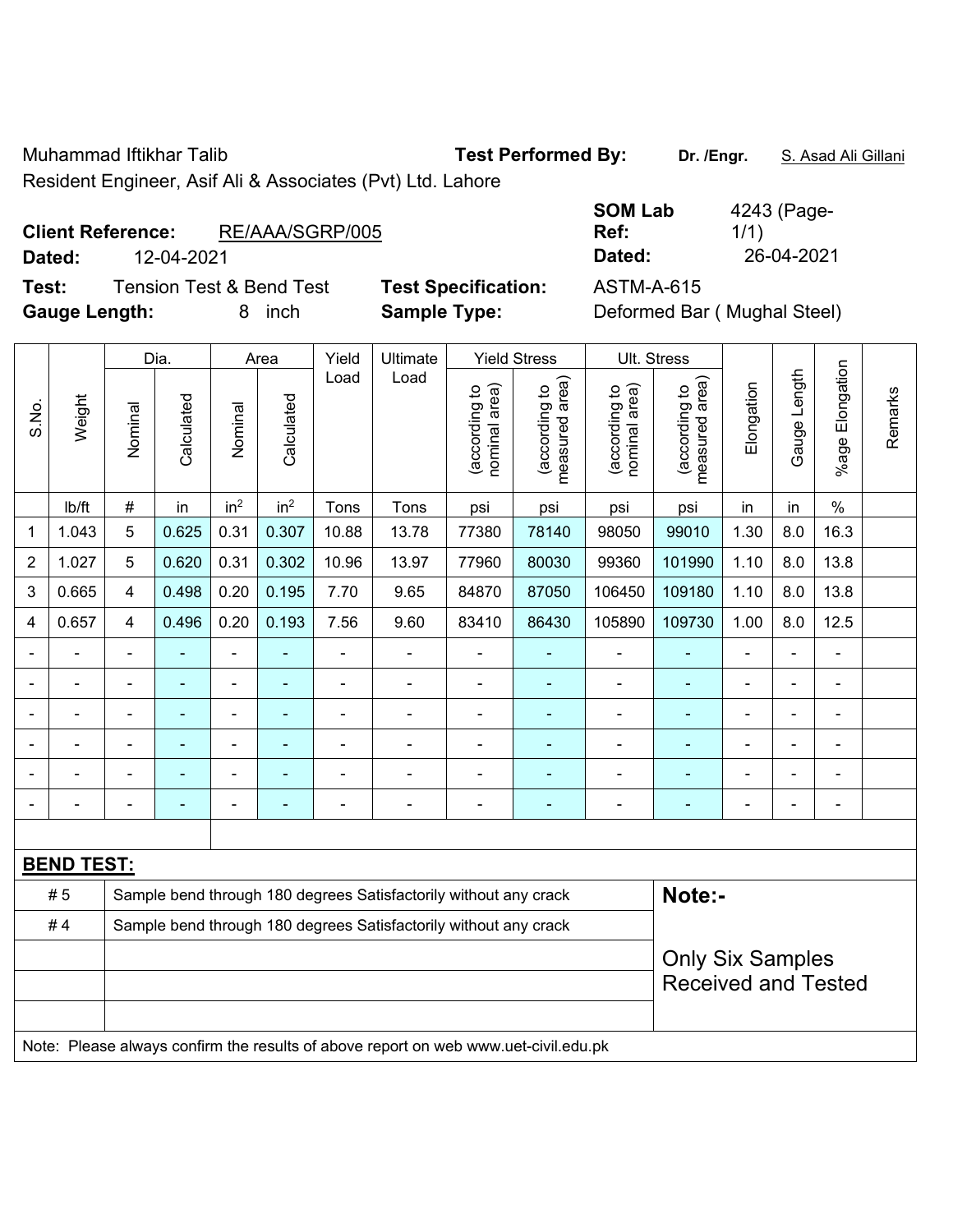Tijaarat Developers, Lahore

# S. M Zafar Laiq **Test Performed By:** Dr. /Engr. **S. Asad Ali Gillani** S. M. Zafar Laiq

**Test:** Tension Test & Bend Test **Test Specification: Gauge Length:** 8 inch **Sample Type:** Deformed Bar

| <b>Client Reference:</b> | TD/UET-OPUS/0419-01      |                            | <b>SOM Lab</b><br>Ref: | 4244 (Page-<br>1/1) |
|--------------------------|--------------------------|----------------------------|------------------------|---------------------|
| Dated:                   | 19-04-2021               |                            | Dated:                 | 26-04-2021          |
| Test:                    | Tension Test & Bend Test | <b>Test Specification:</b> | ASTM-A-615             |                     |

|                |                   |                                                                  | Dia.           |                 | Area            | Yield          | Ultimate                                                                            |                                | <b>Yield Stress</b>             |                                | Ult. Stress                                 |                |                |                       |         |
|----------------|-------------------|------------------------------------------------------------------|----------------|-----------------|-----------------|----------------|-------------------------------------------------------------------------------------|--------------------------------|---------------------------------|--------------------------------|---------------------------------------------|----------------|----------------|-----------------------|---------|
| S.No.          | Weight            | Nominal                                                          | Calculated     | Nominal         | Calculated      | Load           | Load                                                                                | nominal area)<br>(according to | (according to<br>measured area) | (according to<br>nominal area) | (according to<br>measured area)<br>measured | Elongation     | Gauge Length   | Elongation<br>$%$ age | Remarks |
|                | lb/ft             | #                                                                | in             | in <sup>2</sup> | in <sup>2</sup> | Tons           | Tons                                                                                | psi                            | psi                             | psi                            | psi                                         | in             | in             | $\%$                  |         |
| 1              | 2.599             | 8                                                                | 0.986          | 0.79            | 0.764           | 24.33          | 34.30                                                                               | 67930                          | 70240                           | 95760                          | 99020                                       | 1.50           | 8.0            | 18.8                  |         |
| $\overline{2}$ | 2.594             | 8                                                                | 0.985          | 0.79            | 0.762           | 23.24          | 32.90                                                                               | 64890                          | 67270                           | 91840                          | 95210                                       | 1.50           | 8.0            | 18.8                  |         |
| 3              | 1.504             | 6                                                                | 0.750          | 0.44            | 0.442           | 13.58          | 19.39                                                                               | 68060                          | 67750                           | 97180                          | 96740                                       | 1.50           | 8.0            | 18.8                  |         |
| 4              | 1.492             | 6                                                                | 0.747          | 0.44            | 0.438           | 14.95          | 19.57                                                                               | 74960                          | 75300                           | 98100                          | 98550                                       | 1.30           | 8.0            | 16.3                  |         |
| 5              | 0.669             | 4                                                                | 0.501          | 0.20            | 0.197           | 6.93           | 9.19                                                                                | 76440                          | 77600                           | 101390                         | 102940                                      | 1.00           | 8.0            | 12.5                  |         |
| 6              | 0.671             | $\overline{4}$                                                   | 0.501          | 0.20            | 0.197           | 6.85           | 9.14                                                                                | 75540                          | 76690                           | 100830                         | 102370                                      | 1.00           | 8.0            | 12.5                  |         |
|                |                   |                                                                  |                |                 |                 |                | $\blacksquare$                                                                      | L,                             |                                 | ä,                             |                                             |                |                |                       |         |
| $\blacksquare$ | $\blacksquare$    |                                                                  | $\blacksquare$ | $\blacksquare$  | ٠               | $\blacksquare$ | $\blacksquare$                                                                      | $\blacksquare$                 | $\blacksquare$                  | $\frac{1}{2}$                  | ÷                                           | $\blacksquare$ | $\blacksquare$ | $\blacksquare$        |         |
|                |                   |                                                                  |                |                 |                 | Ē,             | ÷                                                                                   | Ē,                             | $\blacksquare$                  | $\blacksquare$                 | ÷                                           | L,             |                | $\blacksquare$        |         |
|                | ÷                 |                                                                  |                | $\overline{a}$  |                 | Ē,             | $\blacksquare$                                                                      | $\blacksquare$                 | $\blacksquare$                  | $\blacksquare$                 | ÷                                           | Ē,             |                | ä,                    |         |
|                |                   |                                                                  |                |                 |                 |                |                                                                                     |                                |                                 |                                |                                             |                |                |                       |         |
|                | <b>BEND TEST:</b> |                                                                  |                |                 |                 |                |                                                                                     |                                |                                 |                                |                                             |                |                |                       |         |
|                | # 8               |                                                                  |                |                 |                 |                | Sample bend through 180 degrees Satisfactorily without any crack                    |                                |                                 |                                | Note:-                                      |                |                |                       |         |
|                | #6                | Sample bend through 180 degrees Satisfactorily without any crack |                |                 |                 |                |                                                                                     |                                |                                 |                                |                                             |                |                |                       |         |
|                | #4                |                                                                  |                |                 |                 |                | Sample bend through 180 degrees Satisfactorily without any crack                    |                                |                                 |                                | <b>Only Nine Samples</b>                    |                |                |                       |         |
|                |                   |                                                                  |                |                 |                 |                |                                                                                     |                                |                                 |                                | <b>Received and Tested</b>                  |                |                |                       |         |
|                |                   |                                                                  |                |                 |                 |                |                                                                                     |                                |                                 |                                |                                             |                |                |                       |         |
|                |                   |                                                                  |                |                 |                 |                | Note: Please always confirm the results of above report on web www.uet-civil.edu.pk |                                |                                 |                                |                                             |                |                |                       |         |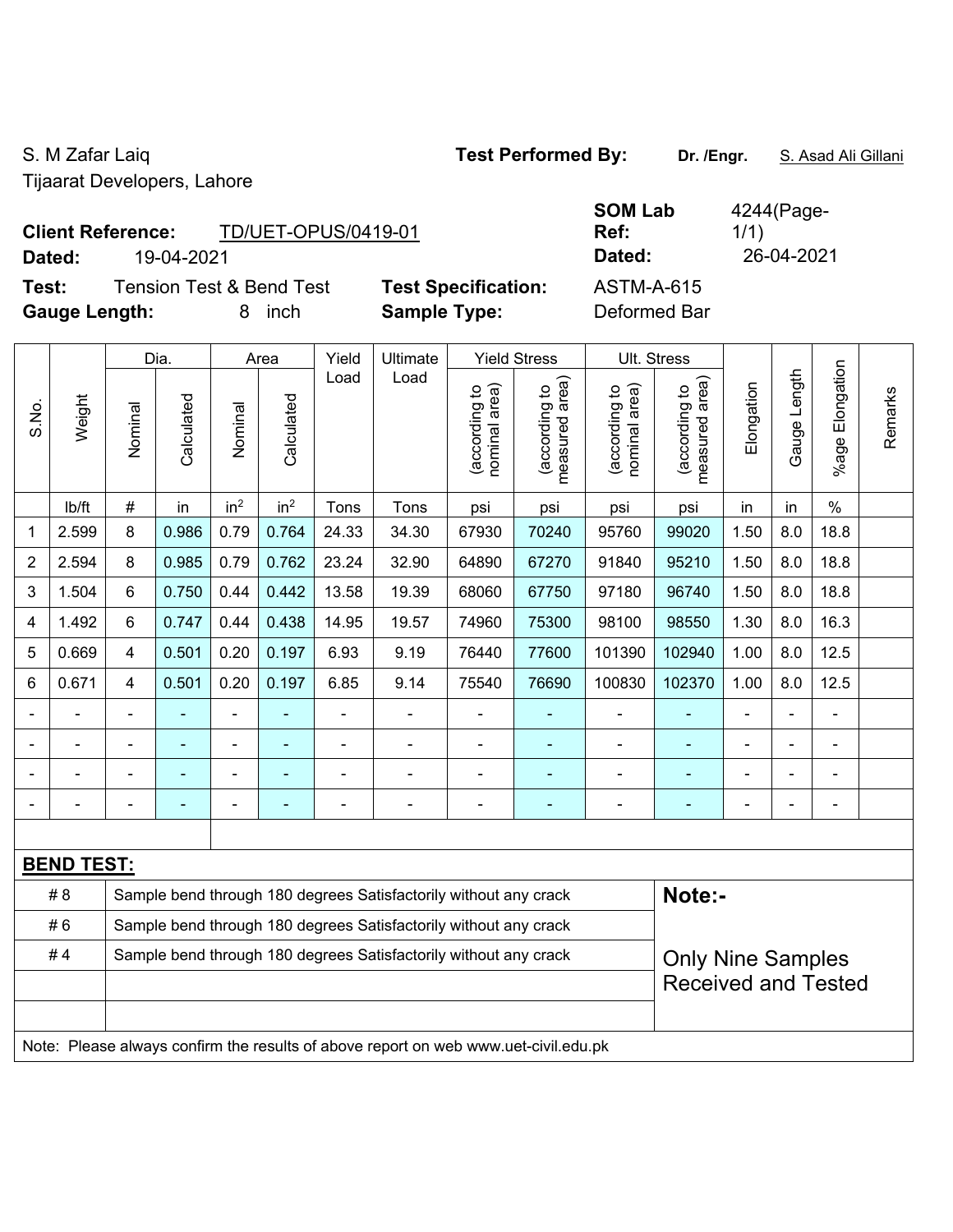Khalid Oversras Corporation **Test Performed By:** Dr. /Engr. **S. Asad Ali Gillani** Small Industries Estate, Sialkot

4245 (Page-

1/1)

**Client Reference:** nil

**Dated:** 26-04-2021 **Dated:** 26-04-2021

**Test:** Tension Test & Bend Test **Test Specification:** ASTM-A-615 **Gauge Length:** 8 inch **Sample Type:** Deformed Bar

**SOM Lab Ref:** 

|                |                   |                                                                  | Dia.<br>Yield<br><b>Yield Stress</b><br>Ult. Stress<br>Area<br>Ultimate<br>Load<br>Load |                 |                          |                |                                                                                     |                                |                                            |                                |                                 |            |                          |                       |         |
|----------------|-------------------|------------------------------------------------------------------|-----------------------------------------------------------------------------------------|-----------------|--------------------------|----------------|-------------------------------------------------------------------------------------|--------------------------------|--------------------------------------------|--------------------------------|---------------------------------|------------|--------------------------|-----------------------|---------|
| S.No.          | Weight            | Nominal                                                          | Calculated                                                                              | Nominal         | Calculated               |                |                                                                                     | nominal area)<br>(according to | (acording to<br>neasured area)<br>measured | (according to<br>nominal area) | (according to<br>measured area) | Elongation | Gauge Length             | Elongation<br>$%$ age | Remarks |
|                | lb/ft             | $\#$                                                             | in                                                                                      | in <sup>2</sup> | in <sup>2</sup>          | Tons           | Tons                                                                                | psi                            | psi                                        | psi                            | psi                             | in         | in                       | $\frac{0}{0}$         |         |
| 1              | 2.584             | 8                                                                | 0.983                                                                                   | 0.79            | 0.759                    | 24.01          | 32.72                                                                               | 67020                          | 69760                                      | 91350                          | 95080                           | 1.40       | 8.0                      | 17.5                  |         |
| $\overline{c}$ | 2.591             | 8                                                                | 0.984                                                                                   | 0.79            | 0.761                    | 24.26          | 33.05                                                                               | 67730                          | 70310                                      | 92260                          | 95780                           | 1.40       | 8.0                      | 17.5                  |         |
| $\mathfrak{B}$ | 1.491             | $6\phantom{1}$                                                   | 0.747                                                                                   | 0.44            | 0.438                    | 15.77          | 20.10                                                                               | 79050                          | 79410                                      | 100760                         | 101220                          | 1.20       | 8.0                      | 15.0                  |         |
| 4              | 1.492             | $6\phantom{1}$                                                   | 0.747                                                                                   | 0.44            | 0.438                    | 15.72          | 20.18                                                                               | 78790                          | 79150                                      | 101170                         | 101630                          | 1.10       | 8.0                      | 13.8                  |         |
| 5              | 0.675             | $\overline{4}$                                                   | 0.502                                                                                   | 0.20            | 0.198                    | 7.82           | 9.60                                                                                | 86220                          | 87090                                      | 105890                         | 106960                          | 1.00       | 8.0                      | 12.5                  |         |
| 6              | 0.674             | $\overline{4}$                                                   | 0.502                                                                                   | 0.20            | 0.198                    | 7.85           | 9.55                                                                                | 86560                          | 87430                                      | 105330                         | 106390                          | 1.00       | 8.0                      | 12.5                  |         |
|                |                   |                                                                  |                                                                                         | $\blacksquare$  |                          |                |                                                                                     |                                |                                            |                                |                                 |            |                          | $\blacksquare$        |         |
|                |                   | $\blacksquare$                                                   | ۰                                                                                       | $\blacksquare$  | $\overline{\phantom{0}}$ | $\blacksquare$ | $\overline{\phantom{a}}$                                                            | $\overline{\phantom{0}}$       | $\blacksquare$                             | $\blacksquare$                 | ۰                               | ۰          | $\overline{\phantom{0}}$ | $\blacksquare$        |         |
|                |                   |                                                                  |                                                                                         | $\blacksquare$  |                          |                | $\blacksquare$                                                                      | $\overline{\phantom{0}}$       | $\blacksquare$                             | $\blacksquare$                 | ۰                               |            |                          | $\blacksquare$        |         |
|                |                   | L,                                                               |                                                                                         | ÷,              | $\blacksquare$           | ÷              | $\blacksquare$                                                                      | ÷,                             | $\blacksquare$                             | $\overline{a}$                 | ÷                               | ÷          |                          | $\blacksquare$        |         |
|                |                   |                                                                  |                                                                                         |                 |                          |                |                                                                                     |                                |                                            |                                |                                 |            |                          |                       |         |
|                | <b>BEND TEST:</b> |                                                                  |                                                                                         |                 |                          |                |                                                                                     |                                |                                            |                                |                                 |            |                          |                       |         |
|                | # 8               |                                                                  |                                                                                         |                 |                          |                | Sample bend through 180 degrees Satisfactorily without any crack                    |                                |                                            |                                | Note:-                          |            |                          |                       |         |
|                | #6                | Sample bend through 180 degrees Satisfactorily without any crack |                                                                                         |                 |                          |                |                                                                                     |                                |                                            |                                |                                 |            |                          |                       |         |
|                | #4                |                                                                  |                                                                                         |                 |                          |                | Sample bend through 180 degrees Satisfactorily without any crack                    |                                |                                            |                                | <b>Only Nine Samples</b>        |            |                          |                       |         |
|                |                   |                                                                  |                                                                                         |                 |                          |                |                                                                                     |                                |                                            |                                | <b>Received and Tested</b>      |            |                          |                       |         |
|                |                   |                                                                  |                                                                                         |                 |                          |                |                                                                                     |                                |                                            |                                |                                 |            |                          |                       |         |
|                |                   |                                                                  |                                                                                         |                 |                          |                | Note: Please always confirm the results of above report on web www.uet-civil.edu.pk |                                |                                            |                                |                                 |            |                          |                       |         |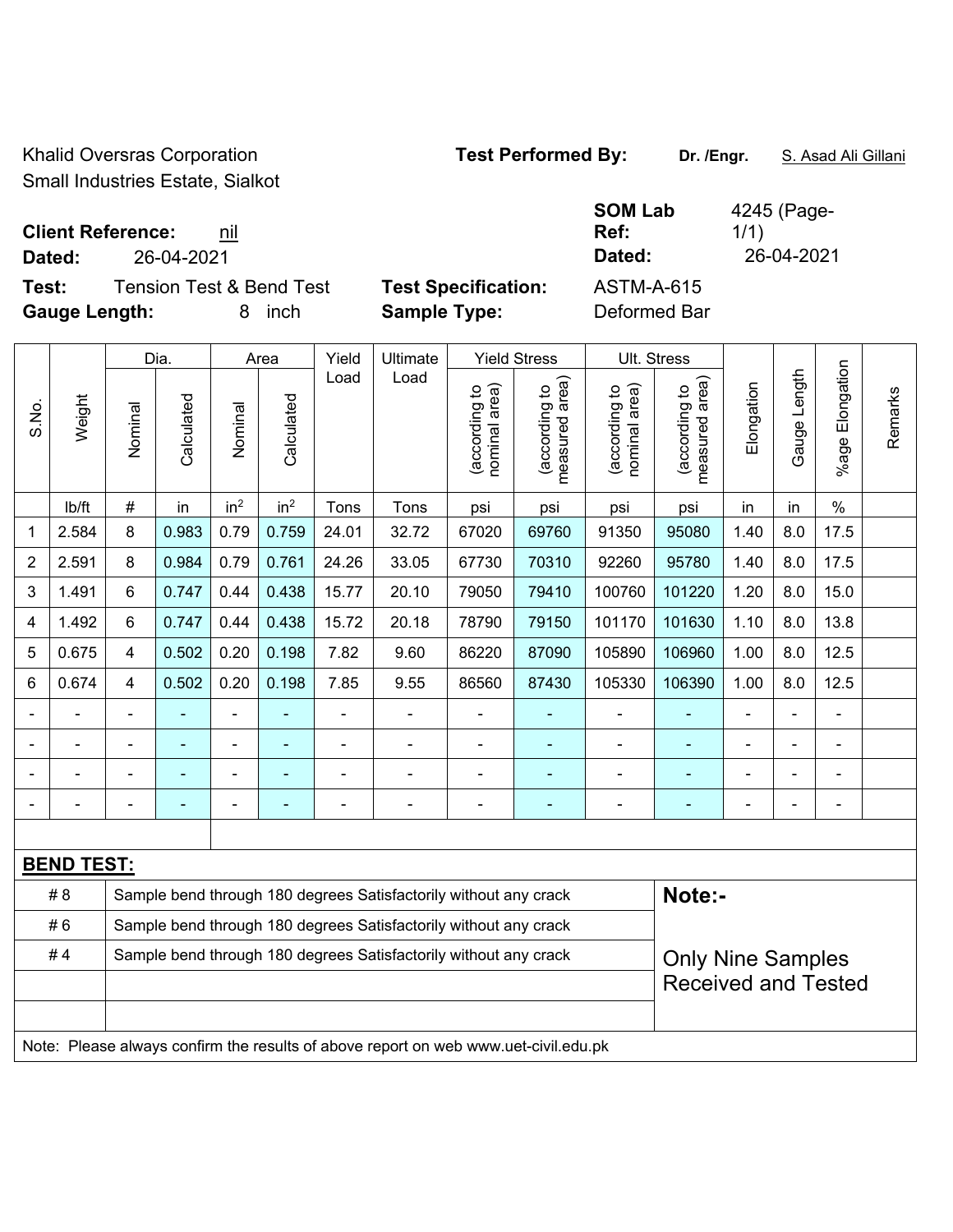Engr. Shair Muhammad **Test Performed By: Dr. /Engr.** S. Asad Ali Gillani

Resident Engineer, M-3 IC Industrial City, Faislabad

# **Client Reference:** CRE/M4IC/AIIC-GS-01 Lab/119

**Dated:** 21-04--2021 **Dated:** 26-04-2021

**Test:** Tension Test & Bend Test **Test Specification:** ASTM-A-615

| <b>SOM Lab</b> | 4246 (Page- |
|----------------|-------------|
| Ref:           | 1/1)        |
| Dated:         | 26-04-2021  |

**Gauge Length:** 8 inch **Sample Type:** Deformed Bar( Agha Arcion Steel)

|                |                   |                                                                  | Dia.           |                 | Area            | Yield | Ultimate                                                                            |                                | <b>Yield Stress</b>                         |                                | Ult. Stress                     |                |                |                          |         |
|----------------|-------------------|------------------------------------------------------------------|----------------|-----------------|-----------------|-------|-------------------------------------------------------------------------------------|--------------------------------|---------------------------------------------|--------------------------------|---------------------------------|----------------|----------------|--------------------------|---------|
| S.No.          | Weight            | Nominal                                                          | Calculated     | Nominal         | Calculated      | Load  | Load                                                                                | (according to<br>nominal area) | (according to<br>neasured area)<br>measured | (according to<br>nominal area) | (according to<br>measured area) | Elongation     | Gauge Length   | Elongation<br>$%$ age    | Remarks |
|                | lb/ft             | $\#$                                                             | in             | in <sup>2</sup> | in <sup>2</sup> | Tons  | Tons                                                                                | psi                            | psi                                         | psi                            | psi                             | in             | in             | $\%$                     |         |
| 1              | 1.486             | 6                                                                | 0.746          | 0.44            | 0.437           | 15.82 | 19.49                                                                               | 79300                          | 79850                                       | 97690                          | 98370                           | 1.70           | 8.0            | 21.3                     |         |
| $\overline{2}$ | 1.491             | 6                                                                | 0.747          | 0.44            | 0.438           | 17.07 | 20.49                                                                               | 85590                          | 85980                                       | 102700                         | 103170                          | 1.60           | 8.0            | 20.0                     |         |
| 3              | 1.007             | 5                                                                | 0.614          | 0.31            | 0.296           | 8.92  | 13.53                                                                               | 63460                          | 66460                                       | 96240                          | 100790                          | 1.30           | 8.0            | 16.3                     |         |
| 4              | 1.003             | 5                                                                | 0.613          | 0.31            | 0.295           | 8.77  | 13.40                                                                               | 62370                          | 65540                                       | 95370                          | 100220                          | 1.40           | 8.0            | 17.5                     |         |
| 5              | 0.649             | 4                                                                | 0.493          | 0.20            | 0.191           | 6.37  | 8.41                                                                                | 70260                          | 73570                                       | 92740                          | 97110                           | 1.40           | 8.0            | 17.5                     |         |
| 6              | 0.647             | 4                                                                | 0.492          | 0.20            | 0.190           | 5.68  | 8.36                                                                                | 62610                          | 65910                                       | 92180                          | 97030                           | 1.30           | 8.0            | 16.3                     |         |
|                |                   |                                                                  |                | -               |                 | L,    |                                                                                     | $\blacksquare$                 | ÷,                                          | $\blacksquare$                 |                                 |                | ä,             | ÷,                       |         |
|                |                   |                                                                  |                |                 |                 |       |                                                                                     |                                |                                             | $\blacksquare$                 | ٠                               |                |                | $\blacksquare$           |         |
|                |                   |                                                                  |                | $\blacksquare$  |                 |       | $\blacksquare$                                                                      | $\blacksquare$                 | $\blacksquare$                              | $\blacksquare$                 | $\blacksquare$                  |                |                | $\blacksquare$           |         |
|                |                   |                                                                  | $\blacksquare$ | ÷,              | $\blacksquare$  | Ĭ.    | ÷,                                                                                  | $\blacksquare$                 | $\blacksquare$                              | $\overline{a}$                 | $\blacksquare$                  | $\blacksquare$ | $\blacksquare$ | $\overline{\phantom{a}}$ |         |
|                |                   |                                                                  |                |                 |                 |       |                                                                                     |                                |                                             |                                |                                 |                |                |                          |         |
|                | <b>BEND TEST:</b> |                                                                  |                |                 |                 |       |                                                                                     |                                |                                             |                                |                                 |                |                |                          |         |
|                | #6                |                                                                  |                |                 |                 |       | Sample bend through 180 degrees Satisfactorily without any crack                    |                                |                                             |                                | Note:-                          |                |                |                          |         |
|                | #5                | Sample bend through 180 degrees Satisfactorily without any crack |                |                 |                 |       |                                                                                     |                                |                                             |                                |                                 |                |                |                          |         |
|                | #4                |                                                                  |                |                 |                 |       | Sample bend through 180 degrees Satisfactorily without any crack                    |                                |                                             |                                | <b>Only Nine Samples</b>        |                |                |                          |         |
|                |                   |                                                                  |                |                 |                 |       |                                                                                     |                                |                                             |                                | <b>Received and Tested</b>      |                |                |                          |         |
|                |                   |                                                                  |                |                 |                 |       |                                                                                     |                                |                                             |                                |                                 |                |                |                          |         |
|                |                   |                                                                  |                |                 |                 |       | Note: Please always confirm the results of above report on web www.uet-civil.edu.pk |                                |                                             |                                |                                 |                |                |                          |         |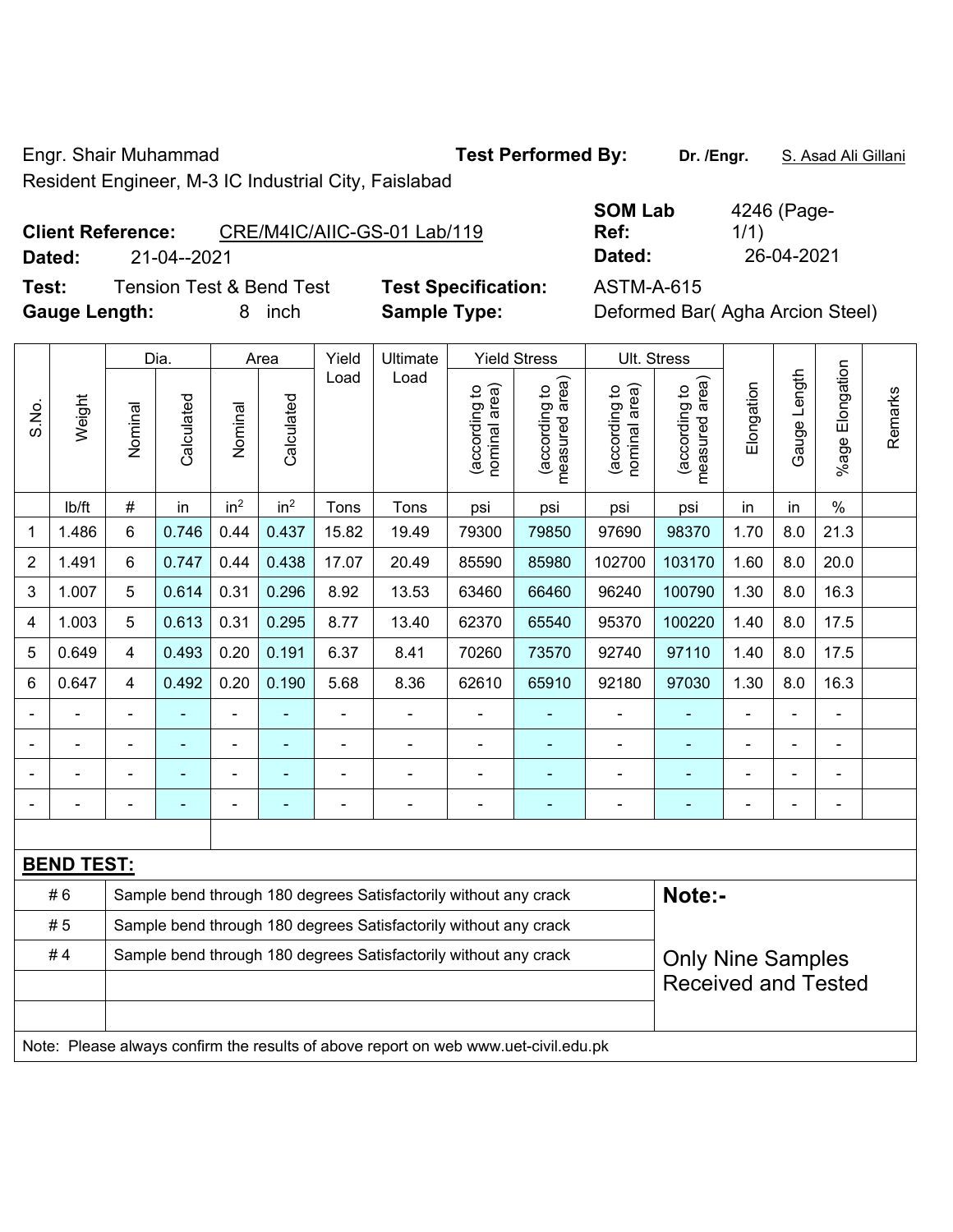Muhammad Shabbir **Test Performed By: Dr. /Engr.** Qasim Shaukat

Construction Manager, Opal, Deevar Developers Pvt. Ltd. Lahore

| <b>Client Reference:</b><br>Dated:<br>26-04-2021 | ZD/ZO/L/024                         |                            | <b>SOM Lab</b><br>Ref:<br>Dated: | 4249(Page-<br>1/1)<br>26-04-2021 |
|--------------------------------------------------|-------------------------------------|----------------------------|----------------------------------|----------------------------------|
| Test:                                            | <b>Tension Test &amp; Bend Test</b> | <b>Test Specification:</b> | <b>ASTM-A-615</b>                |                                  |
| <b>Gauge Length:</b>                             | inch<br>8.                          | <b>Sample Type:</b>        | Deformed Bar                     |                                  |

|                |                   |         | Dia.       |                 | Area            | Yield          | Ultimate                                                                            |                                | <b>Yield Stress</b>                         |                                | Ult. Stress                     |            |                |                       |         |
|----------------|-------------------|---------|------------|-----------------|-----------------|----------------|-------------------------------------------------------------------------------------|--------------------------------|---------------------------------------------|--------------------------------|---------------------------------|------------|----------------|-----------------------|---------|
| S.No.          | Weight            | Nominal | Calculated | Nominal         | Calculated      | Load           | Load                                                                                | nominal area)<br>(according to | (according to<br>measured area)<br>measured | nominal area)<br>(according to | (according to<br>measured area) | Elongation | Gauge Length   | Elongation<br>$%$ age | Remarks |
|                | lb/ft             | #       | in         | in <sup>2</sup> | in <sup>2</sup> | Tons           | Tons                                                                                | psi                            | psi                                         | psi                            | psi                             | in         | in             | $\%$                  |         |
| 1              | 2.641             | 8       | 0.994      | 0.79            | 0.776           | 25.91          | 36.56                                                                               | 72340                          | 73650                                       | 102080                         | 103920                          | 1.30       | 8.0            | 16.3                  |         |
| $\overline{2}$ | 2.666             | 8       | 0.998      | 0.79            | 0.783           | 26.09          | 37.00                                                                               | 72830                          | 73480                                       | 103300                         | 104230                          | 1.20       | 8.0            | 15.0                  |         |
| 3              | 1.470             | 6       | 0.742      | 0.44            | 0.432           | 12.77          | 18.20                                                                               | 64020                          | 65210                                       | 91210                          | 92890                           | 1.40       | 8.0            | 17.5                  |         |
| 4              | 1.488             | 6       | 0.746      | 0.44            | 0.437           | 13.99          | 19.32                                                                               | 70100                          | 70590                                       | 96830                          | 97490                           | 1.30       | 8.0            | 16.3                  |         |
| 5              | 0.665             | 4       | 0.498      | 0.20            | 0.195           | 6.24           | 8.74                                                                                | 68800                          | 70560                                       | 96340                          | 98810                           | 1.40       | 8.0            | 17.5                  |         |
| 6              | 0.698             | 4       | 0.511      | 0.20            | 0.205           | 6.39           | 9.28                                                                                | 70480                          | 68760                                       | 102290                         | 99800                           | 1.50       | 8.0            | 18.8                  |         |
|                |                   |         |            | $\blacksquare$  |                 |                | $\blacksquare$                                                                      |                                |                                             | $\blacksquare$                 |                                 |            |                | $\blacksquare$        |         |
|                |                   |         |            |                 |                 |                | $\blacksquare$                                                                      |                                |                                             |                                |                                 |            |                | $\blacksquare$        |         |
|                |                   |         |            | ۰               |                 |                | $\blacksquare$                                                                      | $\blacksquare$                 |                                             | ٠                              | ÷                               |            |                | $\blacksquare$        |         |
|                |                   |         |            | $\blacksquare$  |                 | $\blacksquare$ | $\blacksquare$                                                                      | $\blacksquare$                 | $\overline{\phantom{a}}$                    | Ē,                             | ۰                               |            | $\blacksquare$ | $\blacksquare$        |         |
|                |                   |         |            |                 |                 |                |                                                                                     |                                |                                             |                                |                                 |            |                |                       |         |
|                | <b>BEND TEST:</b> |         |            |                 |                 |                |                                                                                     |                                |                                             |                                |                                 |            |                |                       |         |
|                | # 8               |         |            |                 |                 |                | Sample bend through 180 degrees Satisfactorily without any crack                    |                                |                                             |                                | Note:-                          |            |                |                       |         |
|                | #6                |         |            |                 |                 |                | Sample bend through 180 degrees Satisfactorily without any crack                    |                                |                                             |                                |                                 |            |                |                       |         |
|                | #4                |         |            |                 |                 |                | Sample bend through 180 degrees Satisfactorily without any crack                    |                                |                                             |                                | <b>Only Nine Samples</b>        |            |                |                       |         |
|                |                   |         |            |                 |                 |                |                                                                                     |                                |                                             |                                | <b>Received and Tested</b>      |            |                |                       |         |
|                |                   |         |            |                 |                 |                |                                                                                     |                                |                                             |                                |                                 |            |                |                       |         |
|                |                   |         |            |                 |                 |                | Note: Please always confirm the results of above report on web www.uet-civil.edu.pk |                                |                                             |                                |                                 |            |                |                       |         |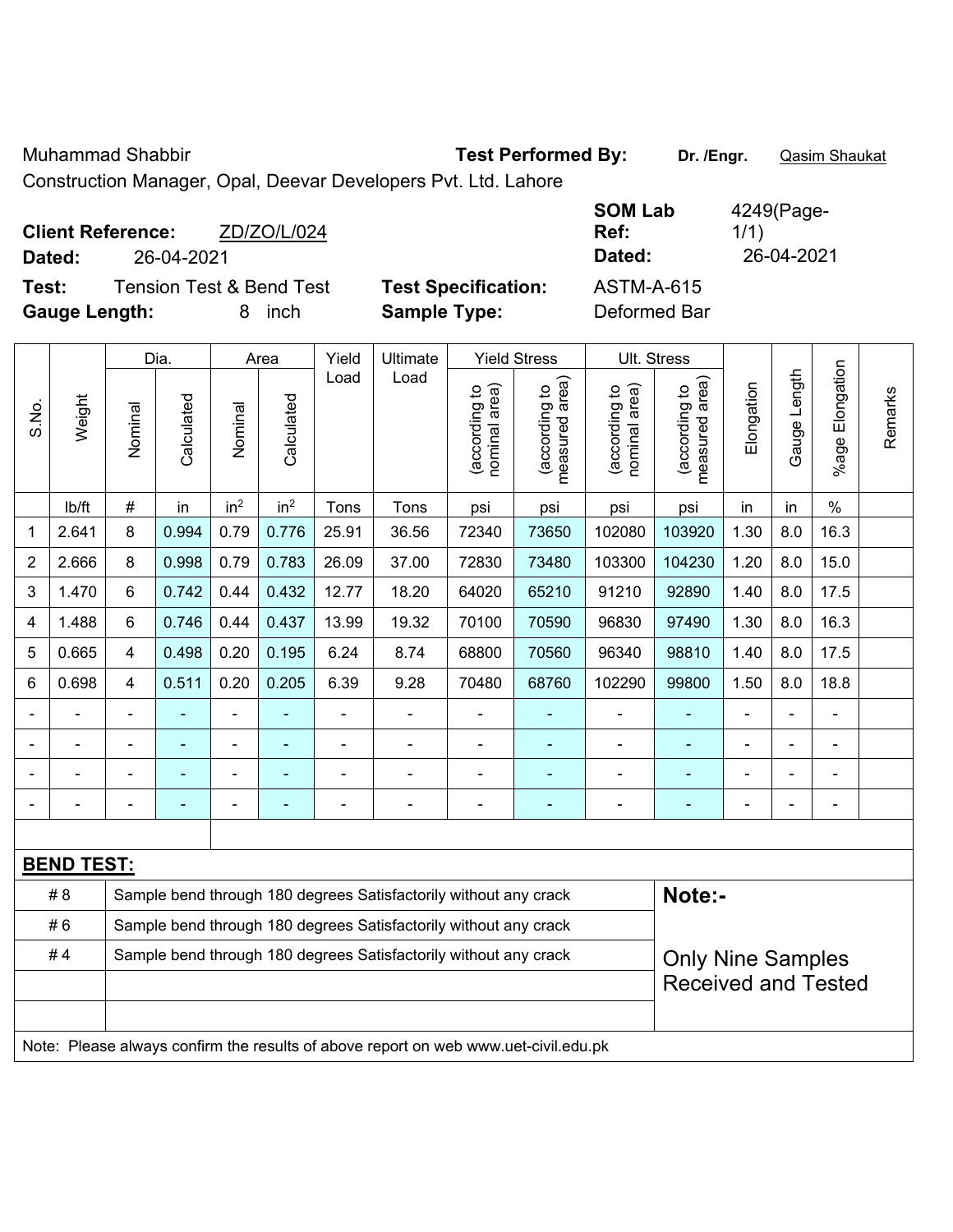Adnan Jamil **Test Performed By:** Dr. /Engr. **S. Asad Ali Gillani** Adnan Jamil

Resident Engineer, Amad Anwar & Partners, Architects and Interior Designers, Lahore

| AA/CCA/31/2/002<br><b>Client Reference:</b><br>22-04-2021<br>Dated:                 | <b>SOM Lab</b><br>Ref:<br>Dated:                                                       | 4250(Page-<br>1/1)<br>26-04-2021 |
|-------------------------------------------------------------------------------------|----------------------------------------------------------------------------------------|----------------------------------|
| <b>Tension Test &amp; Bend Test</b><br>Test:<br><b>Gauge Length:</b><br><i>inch</i> | <b>Test Specification:</b><br><b>ASTM-A-615</b><br><b>Sample Type:</b><br>Deformed Bar |                                  |

|                                                                        |                   |         | Dia.           |                 | Area            | Yield          | Ultimate                                                                            |                                | <b>Yield Stress</b>                         |                                | Ult. Stress                     |            |              |                      |         |
|------------------------------------------------------------------------|-------------------|---------|----------------|-----------------|-----------------|----------------|-------------------------------------------------------------------------------------|--------------------------------|---------------------------------------------|--------------------------------|---------------------------------|------------|--------------|----------------------|---------|
| S.No.                                                                  | Weight            | Nominal | Calculated     | Nominal         | Calculated      | Load           | Load                                                                                | nominal area)<br>(according to | (according to<br>neasured area)<br>measured | (according to<br>nominal area) | measured area)<br>(according to | Elongation | Gauge Length | Elongation<br>%age l | Remarks |
|                                                                        | lb/ft             | #       | in             | in <sup>2</sup> | in <sup>2</sup> | Tons           | Tons                                                                                | psi                            | psi                                         | psi                            | psi                             | in         | in           | $\%$                 |         |
| 1                                                                      | 2.655             | 8       | 0.997          | 0.79            | 0.780           | 27.98          | 35.78                                                                               | 78120                          | 79120                                       | 99890                          | 101170                          | 1.50       | 8.0          | 18.8                 |         |
| $\overline{2}$                                                         | 2.653             | 8       | 0.997          | 0.79            | 0.780           | 27.95          | 35.65                                                                               | 78030                          | 79030                                       | 99520                          | 100790                          | 1.50       | 8.0          | 18.8                 |         |
| 3                                                                      | 1.515             | 6       | 0.753          | 0.44            | 0.445           | 15.67          | 19.83                                                                               | 78530                          | 77650                                       | 99380                          | 98260                           | 1.30       | 8.0          | 16.3                 |         |
| 4                                                                      | 1.497             | 6       | 0.748          | 0.44            | 0.440           | 15.67          | 19.64                                                                               | 78530                          | 78530                                       | 98460                          | 98460                           | 1.40       | 8.0          | 17.5                 |         |
| 5                                                                      | 0.659             | 4       | 0.497          | 0.20            | 0.194           | 6.75           | 8.56                                                                                | 74420                          | 76720                                       | 94420                          | 97340                           | 1.20       | 8.0          | 15.0                 |         |
| 6                                                                      | 0.655             | 4       | 0.494          | 0.20            | 0.192           | 6.93           | 8.61                                                                                | 76440                          | 79620                                       | 94990                          | 98940                           | 1.00       | 8.0          | 12.5                 |         |
|                                                                        |                   |         |                | ÷               |                 |                | ä,                                                                                  |                                |                                             |                                |                                 |            |              |                      |         |
|                                                                        |                   |         |                | ä,              |                 | $\blacksquare$ | ÷.                                                                                  |                                |                                             |                                | $\blacksquare$                  |            | ÷            | $\blacksquare$       |         |
|                                                                        |                   |         |                | ۰               |                 |                | $\blacksquare$                                                                      |                                |                                             |                                | $\blacksquare$                  |            |              |                      |         |
|                                                                        |                   |         | $\blacksquare$ | $\blacksquare$  | ÷               | $\blacksquare$ | $\blacksquare$                                                                      | $\blacksquare$                 | ٠                                           |                                | ÷                               |            | ÷            | $\blacksquare$       |         |
|                                                                        |                   |         |                |                 |                 |                |                                                                                     |                                |                                             |                                |                                 |            |              |                      |         |
|                                                                        | <b>BEND TEST:</b> |         |                |                 |                 |                |                                                                                     |                                |                                             |                                |                                 |            |              |                      |         |
|                                                                        | # 8               |         |                |                 |                 |                | Sample bend through 180 degrees Satisfactorily without any crack                    |                                |                                             |                                | Note:-                          |            |              |                      |         |
|                                                                        | #6                |         |                |                 |                 |                | Sample bend through 180 degrees Satisfactorily without any crack                    |                                |                                             |                                |                                 |            |              |                      |         |
| #4<br>Sample bend through 180 degrees Satisfactorily without any crack |                   |         |                |                 |                 |                |                                                                                     |                                |                                             | <b>Only Nine Samples</b>       |                                 |            |              |                      |         |
|                                                                        |                   |         |                |                 |                 |                |                                                                                     |                                |                                             |                                | <b>Received and Tested</b>      |            |              |                      |         |
|                                                                        |                   |         |                |                 |                 |                |                                                                                     |                                |                                             |                                |                                 |            |              |                      |         |
|                                                                        |                   |         |                |                 |                 |                | Note: Please always confirm the results of above report on web www.uet-civil.edu.pk |                                |                                             |                                |                                 |            |              |                      |         |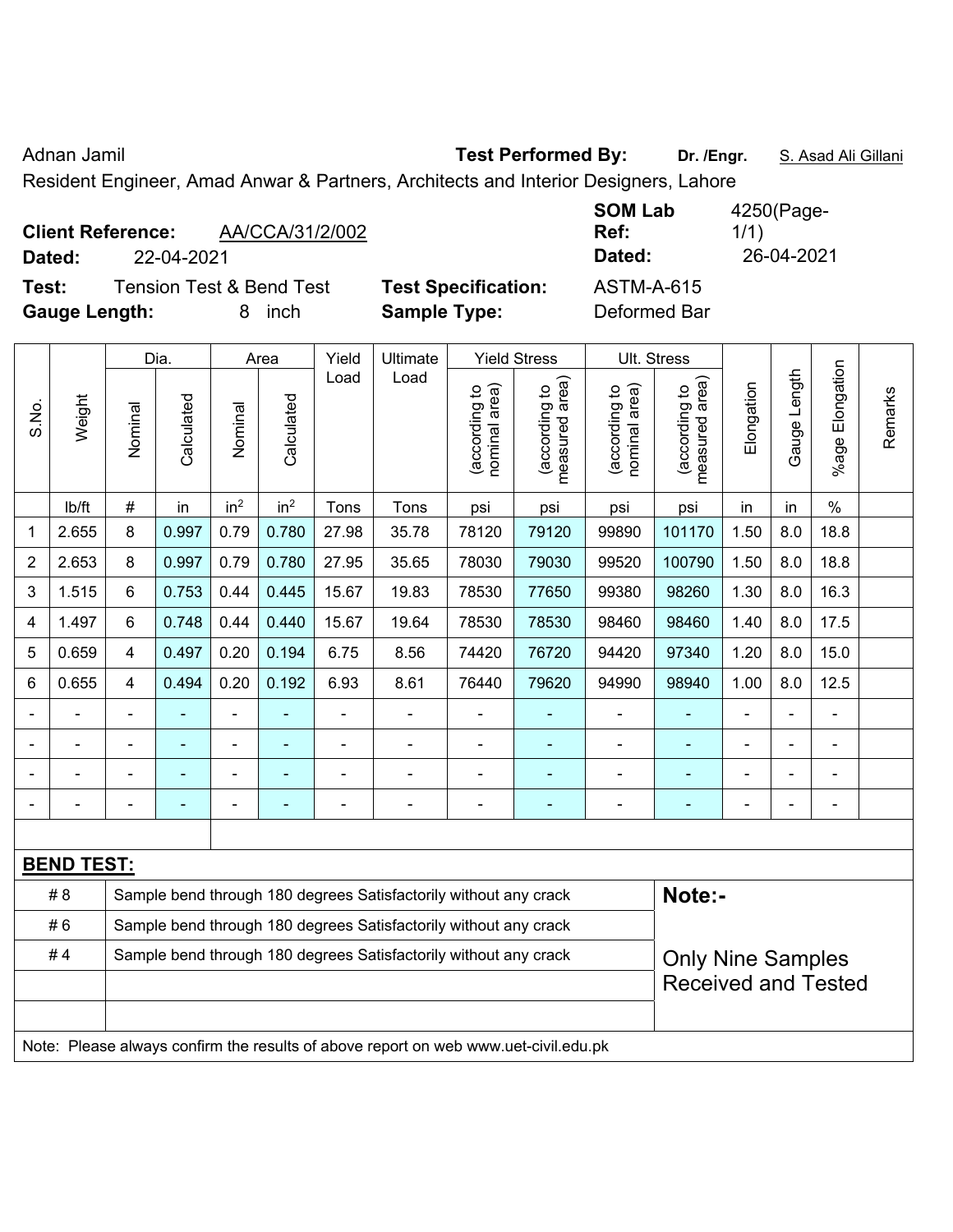Ajmal Kaleem Ullah **Test Performed By:** Dr. /Engr. **S. Asad Ali Gillani** 

Resident Engineer, AZEA, Sialkot Residency

### **Client Reference:** AZEA/SIALKOT/ADAM/20/111

**Dated:** 21-04-2021 **Dated:** 26-04-2021

**Test:** Tension Test & Bend Test **Test Specification:** ASTM-A-615 **Gauge Length:** 8 inch **Sample Type:** Plain Bar & Deformed Bar

| <b>SOM Lab</b> | 4251 (Page- |
|----------------|-------------|
| Ref:           | 1/1)        |
| Dated:         | 26-04-2021  |

|                |                   | Dia.    |                        | Area            |                 | Yield          | Ultimate                                                                            | <b>Yield Stress</b>            |                                             |                               | Ult. Stress                     |            |              |                         |          |
|----------------|-------------------|---------|------------------------|-----------------|-----------------|----------------|-------------------------------------------------------------------------------------|--------------------------------|---------------------------------------------|-------------------------------|---------------------------------|------------|--------------|-------------------------|----------|
| S.No.          | Weight            | Nominal | Calculated             | Nominal         | Calculated      | Load           | Load                                                                                | nominal area)<br>(according to | (according to<br>measured area)<br>measured | nominal area)<br>according to | measured area)<br>(according to | Elongation | Gauge Length | Elongation<br>$%$ age l | Remarks  |
|                | lb/ft             | #       | in                     | in <sup>2</sup> | in <sup>2</sup> | Tons           | Tons                                                                                | psi                            | psi                                         | psi                           | psi                             | in         | in           | $\%$                    |          |
| 1              | 2.542             | 8       | 0.975                  | 0.79            | 0.747           | 20.95          | 33.54                                                                               | 58480                          | 61850                                       | 93630                         | 99020                           | 0.70       | 8.0          | 8.8                     | Plain    |
| 2              | 2.589             | 8       | 0.984                  | 0.79            | 0.761           | 23.82          | 39.81                                                                               | 66510                          | 69040                                       | 111130                        | 115360                          | 0.70       | 8.0          | 8.8                     | Plain    |
| 3              | 2.592             | 8       | 0.985                  | 0.79            | 0.762           | 23.92          | 38.38                                                                               | 66790                          | 69250                                       | 107140                        | 111080                          | 0.60       | 8.0          | 7.5                     | Plain    |
| 4              | 1.498             | 6       | 0.748                  | 0.44            | 0.440           | 12.00          | 18.78                                                                               | 60140                          | 60140                                       | 94120                         | 94120                           | 1.00       | 8.0          | 12.5                    | Plain    |
| 5              | 1.499             | 6       | 0.749                  | 0.44            | 0.441           | 11.93          | 18.73                                                                               | 59780                          | 59650                                       | 93860                         | 93650                           | 1.10       | 8.0          | 13.8                    | Plain    |
| 6              | 1.500             | 6       | 0.749                  | 0.44            | 0.441           | 12.00          | 18.76                                                                               | 60140                          | 60010                                       | 94020                         | 93800                           | 1.10       | 8.0          | 13.8                    | Plain    |
| $\overline{7}$ | 0.575             | 4       | 0.464                  | 0.20            | 0.169           | 4.76           | 7.29                                                                                | 52500                          | 62130                                       | 80370                         | 95120                           | 1.00       | 8.0          | 12.5                    | Deformed |
| 8              | 0.572             | 4       | 0.462                  | 0.20            | 0.168           | 4.89           | 7.46                                                                                | 53960                          | 64240                                       | 82290                         | 97960                           | 1.10       | 8.0          | 13.8                    | Deformed |
| 9              | 0.574             | 4       | 0.464                  | 0.20            | 0.169           | 4.96           | 7.59                                                                                | 54750                          | 64790                                       | 83750                         | 99110                           | 1.00       | 8.0          | 12.5                    | Deformed |
|                |                   |         |                        | ÷,              | ä,              | $\blacksquare$ |                                                                                     | $\blacksquare$                 | $\blacksquare$                              | ÷,                            | ä,                              |            |              | $\blacksquare$          |          |
|                |                   |         |                        |                 |                 |                |                                                                                     |                                |                                             |                               |                                 |            |              |                         |          |
|                | <b>BEND TEST:</b> |         |                        |                 |                 |                |                                                                                     |                                |                                             |                               |                                 |            |              |                         |          |
|                |                   |         | No Bend test performed |                 |                 |                |                                                                                     |                                |                                             |                               | Note:-                          |            |              |                         |          |
|                |                   |         |                        |                 |                 |                |                                                                                     |                                |                                             |                               |                                 |            |              |                         |          |
|                |                   |         |                        |                 |                 |                |                                                                                     |                                |                                             |                               | <b>Only Nine Samples</b>        |            |              |                         |          |
|                |                   |         |                        |                 |                 |                |                                                                                     |                                |                                             |                               | <b>Received and Tested</b>      |            |              |                         |          |
|                |                   |         |                        |                 |                 |                |                                                                                     |                                |                                             |                               |                                 |            |              |                         |          |
|                |                   |         |                        |                 |                 |                | Note: Please always confirm the results of above report on web www.uet-civil.edu.pk |                                |                                             |                               |                                 |            |              |                         |          |